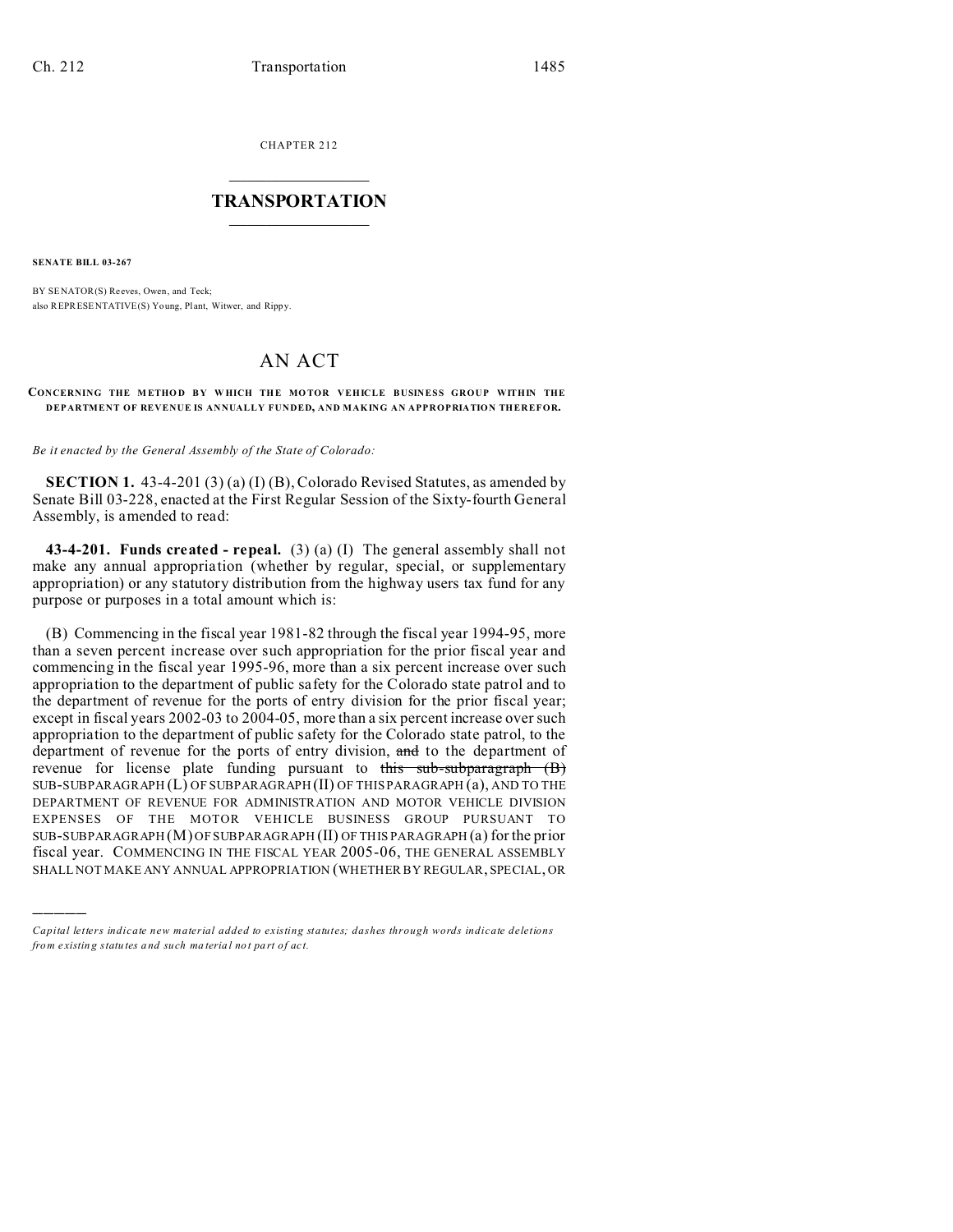SUPPLEMENTARY APPROPRIATION) OR ANY STATUTORY DISTRIBUTION FROM THE HIGHWAY USERS TAX FUND FOR ANY PURPOSE OR PURPOSES IN A TOTAL AMOUNT THAT IS MORE THAN A SIX PERCENT INCREASE OVER SUCH APPROPRIATION TO THE DEPARTMENT OF PUBLIC SAFETY FOR THE COLORADO STATE PATROL AND TO THE DEPARTMENT OF REVENUE FOR THE PORTS OF ENTRY DIVISION. For fiscal years 2002-03 to 2004-05, any annual appropriation or statutory distribution from the highway users tax fund to the department of revenue for license plate funding unrelated to license plate replacement PURSUANT TO SUB-SUBPARAGRAPH (L) OF SUBPARAGRAPH (II) OF THIS PARAGRAPH (a) AND TO THE DEPARTMENT OF REVENUE FOR ADMINISTRATION AND MOTOR VEHICLE DIVISION EXPENSES OF THE MOTOR VEHICLE BUSINESS GROUP PURSUANT TO SUB-SUBPARAGRAPH (M) OF SUBPARAGRAPH (II) OF THIS PARAGRAPH (a) within the six percent overall limit on state appropriations pursuant to section 24-75-201.1 (1) (a) (II), C.R.S., shall not be based on a level of appropriation that expands the six percent overall limit.

**SECTION 2.** 43-4-201 (3) (a) (II), Colorado Revised Statutes, is amended BY THE ADDITION OF A NEW SUB-SUBPARAGRAPH to read:

**43-4-201. Funds created - repeal.** (3) (a) (II) The general assembly shall not make any annual appropriation or statutory distribution from the highway users tax fund except as follows:

(M) TO THE DEPARTMENT OF REVENUE FOR EXPENSES INCURRED IN CONNECTION WITH THE ADMINISTRATION OFTHE MOTOR VEHICLE BUSINESS GROUP AND THE MOTOR VEHICLE DIVISION OF THE MOTOR VEHICLE BUSINESS GROUP WITHIN THE DEPARTMENT WITH THE EXCEPTION OF EXPENSES INCURRED BY THE MOTOR VEHICLE DIVISION IN CONNECTION WITH LICENSE PLATE ORDERING. THIS SUB-SUBPARAGRAPH (M) IS REPEALED, EFFECTIVE JULY 1, 2005.

**SECTION 3.** 43-4-201 (3) (a) (III) (C), Colorado Revised Statutes, is amended to read:

**43-4-201. Funds created - repeal.** (3) (a) (III) (C) The general assembly shall not make any annual appropriation or statutory distribution from the highway users tax fund for the fiscal year 1997-98 or for any succeeding fiscal year authorized by subparagraph (II) of this paragraph (a), excluding the annual appropriation or statutory distribution to the Colorado state patrol and the ports of entry section and excluding any appropriation to the department of revenue for replacement of license plates as authorized by sub-subparagraph (K) of subparagraph (II) of this paragraph (a) OR, FOR THE FISCAL YEARS 2003-04 TO 2004-05, TO THE DEPARTMENT OF REVENUE FOR EXPENSES INCURRED IN CONNECTION WITH THE ADMINISTRATION OF THE MOTOR VEHICLE BUSINESS GROUP AND THE MOTOR VEHICLE DIVISION OF THE MOTOR VEHICLE BUSINESS GROUP WITHIN THE DEPARTMENT WITH THE EXCEPTION OF EXPENSES INCURRED BY THE MOTOR VEHICLE DIVISION IN CONNECTION WITH LICENSE PLATE ORDERING AS AUTHORIZEDBY SUB-SUBPARAGRAPH (M) OF SUBPARAGRAPH (II) OF THIS PARAGRAPH (a).

**SECTION 4. Appropriation - adjustments in long bill.** (1) For the implementation of this act, appropriations made in the annual general appropriation act to the department of revenue for the fiscal year beginning July 1, 2003, shall be adjusted as follows: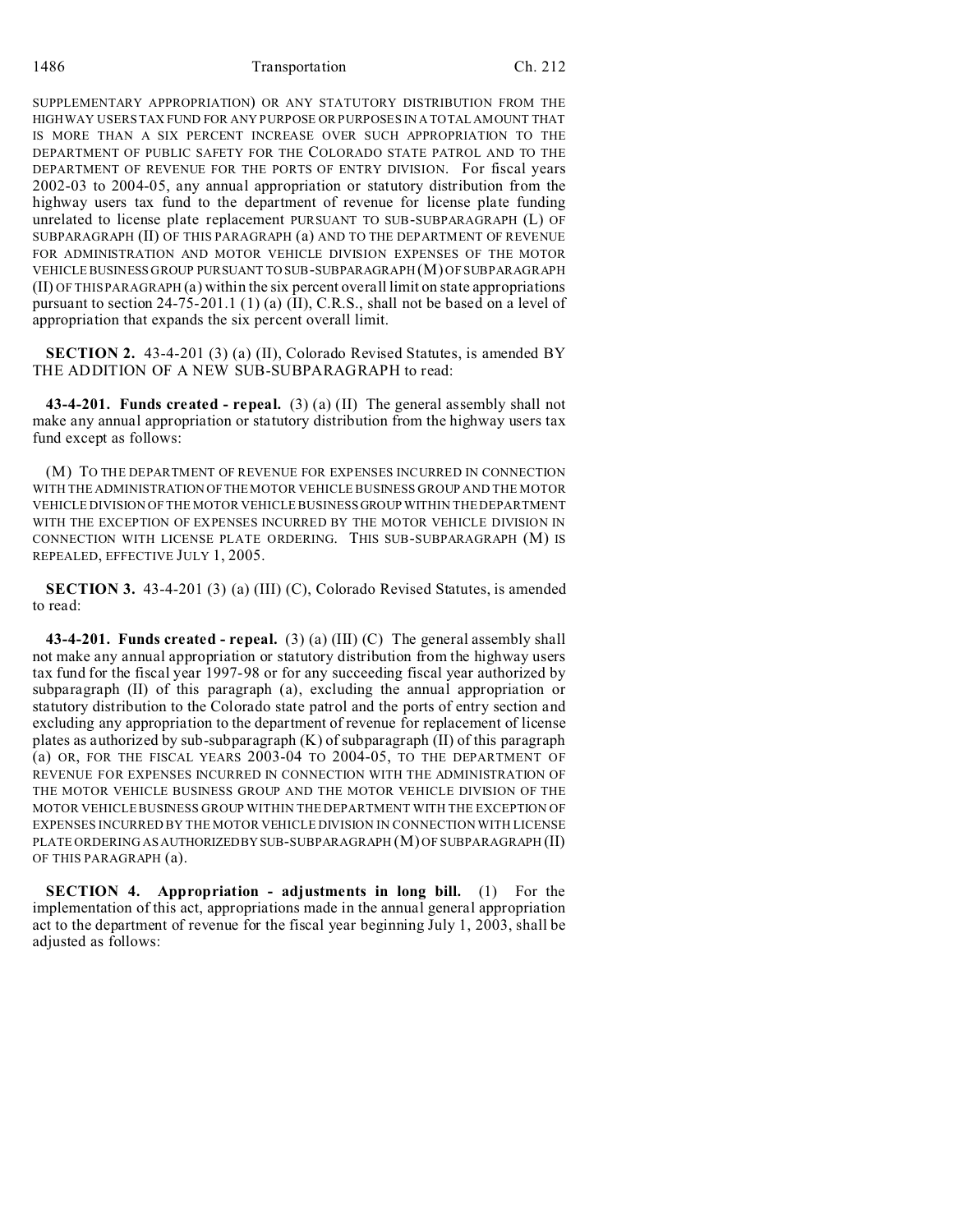(a) The general fund appropriation for motor vehicle business group, motor vehicle division, personal services is decreased by three million two hundred sixty-three thousand four hundred eighty-one dollars (\$3,263,481).

(b) The cash funds exempt appropriation for motor vehicle business group, motor vehicle division, personal services is increased by three million two hundred sixty-three thousand four hundred eighty-one dollars (\$3,263,481). Such sum shall be from the highway users tax fund pursuant to section 43-4-201 (3) (a), Colorado Revised Statutes.

**SECTION 5. Appropriation - adjustments in long bill.** (1) For the implementation of this act, appropriations made in the annual general appropriation act to the department of revenue for the fiscal year beginning July 1, 2003, shall be adjusted as follows:

(a) The general fund appropriation for motor vehicle business group, motor vehicle division, personal services is decreased by one million three hundred thirty-six thousand eight hundred twenty-three dollars (\$1,336,823).

(b) The cash funds exempt appropriation for motor vehicle business group, motor vehicle division, personal services is increased by one million three hundred thirty-six thousand eight hundred twenty-three dollars (\$1,336,823). Such sum shall be from the highway users tax fund pursuant to section 43-4-201 (3) (a), Colorado Revised Statutes.

**SECTION 6. Appropriation - adjustments in long bill.** (1) For the implementation of this act, appropriations made in the annual general appropriation act to the department of revenue for the fiscal year beginning July 1, 2003, shall be adjusted as follows:

(a) The general fund appropriation for motor vehicle business group, motor vehicle division, personal services is decreased by one million one hundred eighty-eight thousand nine hundred forty-two dollars (\$1,188,942).

(b) The cash funds exempt appropriation for motor vehicle business group, motor vehicle division, personal services is increased by one million one hundred eighty-eight thousand nine hundred forty-two dollars (\$1,188,942). Such sum shall be from the highway users tax fund pursuant to section 43-4-201 (3) (a) (I) (B), Colorado Revised Statutes.

**SECTION 7. Effective date.** This act shall take effect July 1, 2003; except that section 4 of this act shall take effect only if Senate Bill 03-273 is enacted at the First Regular Session of the Sixty-fourth General Assembly and becomes law, section 5 of this act shall take effect only if Senate Bill 03-273 is not enacted at the First Regular Session of the Sixty-fourth General Assembly and does not become law, and section 6 of this act shall take effect only if Senate Bill 03-272 is enacted at the First Regular Session of the Sixty-fourth General Assembly and becomes law.